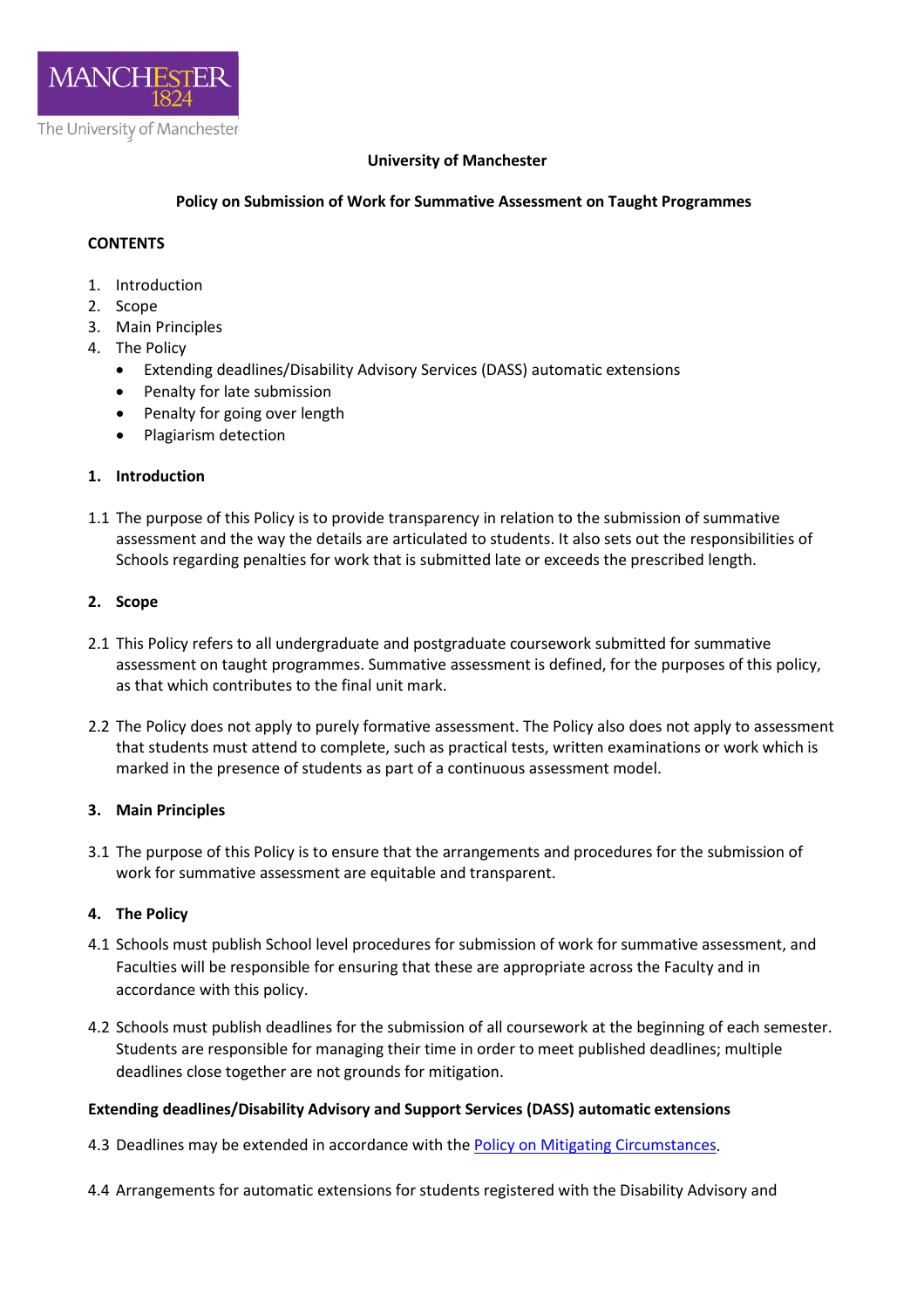Support Service (DASS) must be adhered to (please see ['Guidance for Automatic Extensions for](http://documents.manchester.ac.uk/display.aspx?DocID=37271)  [Disability Advisory and Support Service \(DASS\) students'\)](http://documents.manchester.ac.uk/display.aspx?DocID=37271).

# **Penalty for late submission**

- 4.5 There is a standard penalty for all work that is submitted late. This must be used by Schools in relation to large pieces of work (e.g. dissertations/projects)<sup>[1](#page-1-0)</sup>. It is also the default penalty for all other pieces of work, unless alternative arrangements are agreed by the relevant Faculty. Schools are required to make a case to their Faculty for any exceptions to the standard penalty and, if agreed, any variation must be made clear on each piece of assessment. Faculties should review any variations annually.
- 4.6 Details about the standard penalties (or any Faculty agreed variations) should be publicised to students at the start of each semester.
- 4.7 The standard penalty relates to first attempts only. Students who submit referral assignments after the deadline will be automatically subject to a mark of zero. There are no further resit opportunities for referred assignments that are submitted late, unless there is approved mitigation.
- 4.8 Schools must implement the standard penalty of a sliding scale to penalise late submission; work submitted after the deadline will be marked but the mark awarded will reduce progressively for each day, or part thereof, by which the work is late.
- 4.9 The mark awarded will reduce by 10% of the maximum amount available per 24 hours (e.g. if the work is marked out of 100, this means a deduction of 10 marks per 24 hours late. If the work is marked out of 20, the deduction would be 2 marks each 24 hours late.) The penalty applies as soon as an assignment is late; a 10% deduction would be issued if an assignment is submitted immediately after the deadline, and the work would continue to attract further penalties for each subsequent 24 hours the work was late, until the assignment is submitted or no marks remain.
- 4.10 In exceptional circumstances and for sound pedagogic reasons, a Unit Lead may decide not to accept late submission of assessed summative work. These circumstances must be approved by the Faculty and be detailed within Unit Specifications. The rationale and consequences must also be clearly articulated in assignment briefs.
- 4.11 Further information and guidance about the application of late submission penalties can be found in the [Guidance on Late Submission.](http://www.staffnet.manchester.ac.uk/tlso/policy-guidance/assessment/practice-of-assessment/late-submission/)

#### **Penalty for going over length**

- 4.12 Schools must have appropriate procedures in place for dealing with work exceeding the required length and must publicise it to students at the start of each semester.
- 4.13 Penalties for going over length should meet the overarching principles of this policy, being equitable and transparent.

#### **Plagiarism detection**

4.14 Where appropriate, summative assessed written work, including dissertations and projects, should

<span id="page-1-0"></span> $1$  Large pieces of work, for this purpose, are defined as being single pieces of assessed work carrying a credit weighting of 30 credits or more.